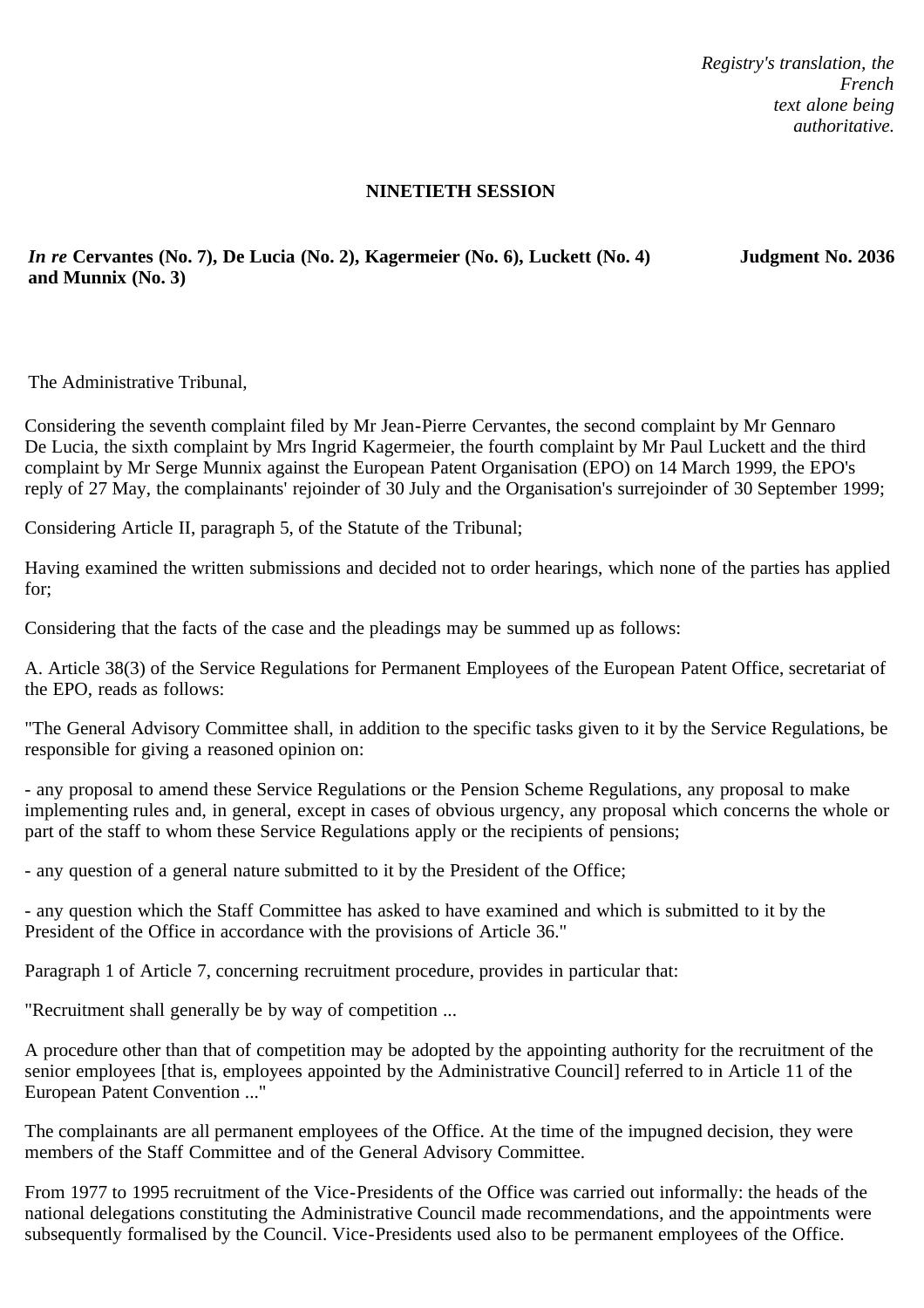However, as the number of Contracting States to the European Patent Convention grew and Vice-Presidents acquired more political functions, the EPO decided to recruit them on a contractual basis. Thus the Administrative Council, at its 62nd Session held from 12 to 14 June 1996, approved a "Specimen contract concerning the appointment and terms of employment of Vice-Presidents", and amended Article 1(5) of the Service Regulations, which now reads:

"These Service Regulations shall apply to the President and Vice-Presidents of the Office only in so far as there is express provision to that effect in their contract of employment."

On 5 December 1996 at its 65th Session, the Administrative Council adopted the "Guidelines for the recruitment procedure for Vice-Presidents of the European Patent Office" by decision CA/D 14/96.

On 27 February 1997 the complainants each submitted an appeal to the Chairman of the Administrative Council contesting the procedure whereby that decision was adopted. They objected to the fact that the General Advisory Committee had not been consulted. In a letter of 4 April 1997 the Chairman informed the complainants that their appeals had failed and that the matter had been referred to the Appeals Committee of the Administrative Council. In its report of 10 November 1998 the Committee declared the appeals irreceivable because they were directed against a "legislative act", and recommended dismissal. At its 73rd Session, from 8 to 10 December, the Administrative Council unanimously decided to dismiss the appeals. Its Chairman so informed the complainants in a letter of 11 December 1998. That is the impugned decision.

B. The complainants contend that their complaints are receivable, in particular since they impugn within the time limits a decision adversely affecting them.

On the merits they submit that the only issue to be resolved is whether the Council was bound to consult the General Advisory Committee in accordance with Article 38(3) of the Service Regulations. They allege that the general provisions of the Service Regulations apply even if the contract for Vice-Presidents makes no reference to them. Since the preamble to decision CA/D 14/96 refers to Article 7 of the Service Regulations, the Administrative Council obviously considers that this general provision applies to the recruitment procedure for Vice Presidents even if the contract does not mention it. Accordingly, say the complainants, so too does Article 38 of the Service Regulations. Furthermore, decision CA/D 14/96 is a general one applying to a category of personnel, Vice-Presidents, whose terms of employment are at least partly governed by the Service Regulations. The Council was therefore bound to consult the General Advisory Committee. Its failure to do so constituted a serious procedural flaw.

The complainants claim the quashing of Administrative Council decision CA/D 14/96 concerning the recruitment procedure for Vice-Presidents, and 1,000 German marks in moral damages for every month the Council refuses to withdraw its decision. They claim 5,000 marks in costs.

C. In its reply the EPO contends that the complaints are irreceivable. It asserts that Article 38(3) of the Service Regulations is immaterial. Article 11(2) of the Convention, which takes precedence over the Service Regulations, gives the Administrative Council "sole competence" for the appointment of Vice-Presidents, the President of the Office being merely consulted. The latter therefore holds no right to make proposals, which implies that he will not consult the General Advisory Committee "in the absence of matters to place before it or for which it is directly competent".

Article 7(1) of the Service Regulations allows the Administrative Council "full freedom" in setting the procedure for the recruitment of senior employees. Moreover, under Article 33(2)(e) of the Convention, the Council may set and amend its own Rules of Procedure; and it did just that when it adopted the Guidelines for the recruitment of Vice-Presidents. It would therefore be "extraordinary" to allow staff representatives a say in the organisation of the Council's work. Furthermore, the offending adoption procedure coming under Article 33 of the Convention, its review is outside the competence *ratione materiae* of the Tribunal, which may rule on non-observance only of the Service Regulations.

The specimen contract excludes application of Article 38 of the Service Regulations by implication, in that it does not expressly include it. That is a consequence of the "highly political" nature of the duties of a Vice-President. There is no substance to the argument that there are general provisions which apply even if no mention is made of them in the contract. The EPO points out that it amended Article 1(5) of the Service Regulations and adopted the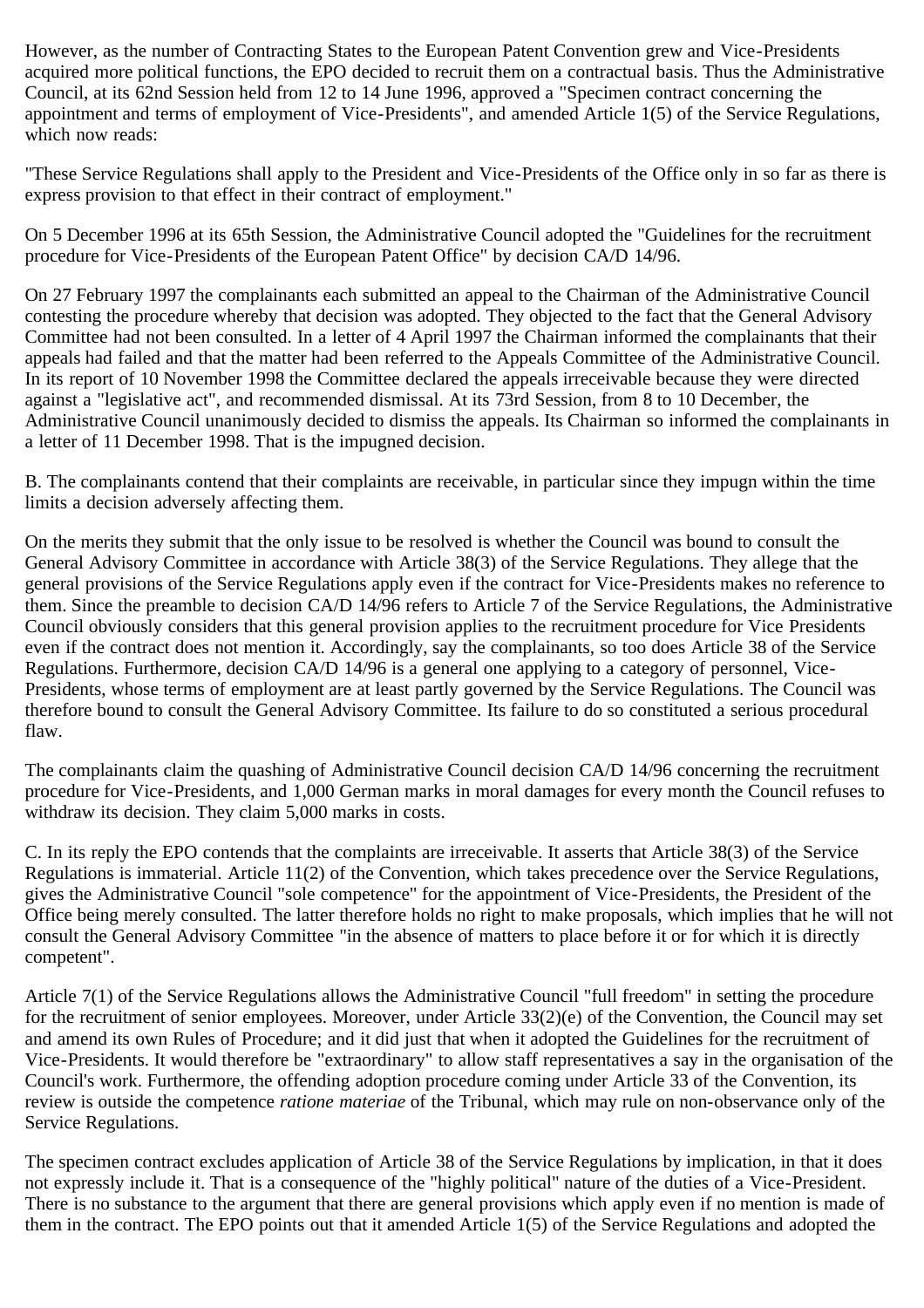specimen contract in June 1996, and that the complainants did not object at the time, not even to the fact that the contract excluded application of Article 38. The non-application of that article was thus confirmed before the Guidelines for the recruitment of Vice-Presidents were adopted in December 1996.

In subsidiary argument the EPO points out that to claim the quashing of the decision to adopt the Guidelines on grounds of serious procedural flaws is excessive given that the complainants have no quarrel with their substance.

D. The complainants rejoin that Article 11(2) of the Convention does not release the Council from the obligation to consult the General Advisory Committee. When appointing senior employees, the Council is free to choose the person and the procedure it likes. However, once it has decided on a recruitment procedure, the latter comes within the ambit of Article 38(3) of the Service Regulations.

E. In its surrejoinder the Organisation argues that, even supposing that Article 38 did apply, none of the instances in which consultation of the General Advisory Committee is mandatory would be relevant in this case.

### CONSIDERATIONS

1. Under Article 11(2) of the European Patent Convention (hereinafter referred to as "the Convention"): "The Vice-Presidents shall be appointed by decision of the Administrative Council after the President has been consulted." No consultation is required for the appointment of the President, which is also the responsibility of the Administrative Council (Article 11(1) of the Convention), as is the appointment of the members of the Boards of Appeal and of the Enlarged Board of Appeal - made on a proposal from the President (Article 11(3) of the Convention). The President is the appointing authority for other employees.

The Service Regulations for Permanent Employees, adopted by the Administrative Council, includes the following provisions:

### "**Article 1**

#### **Field of application**

**...**

**(5) These Service Regulations shall apply to the President and Vice-Presidents of the Office only in so far as there is express provision to that effect in their contract of employment.**

**[Version adopted by decision of the Administrative Council CA/D 6/96 with effect from 14 June 1996.]**

**...**

# **Article 7**

#### **Recruitment procedure**

**[see text under A above]**

**...**

# **Article 38**

# **Joint Committees**

**(1) The joint committees shall consist of:**

**- a General Advisory Committee,**

**- Local Advisory Committees.**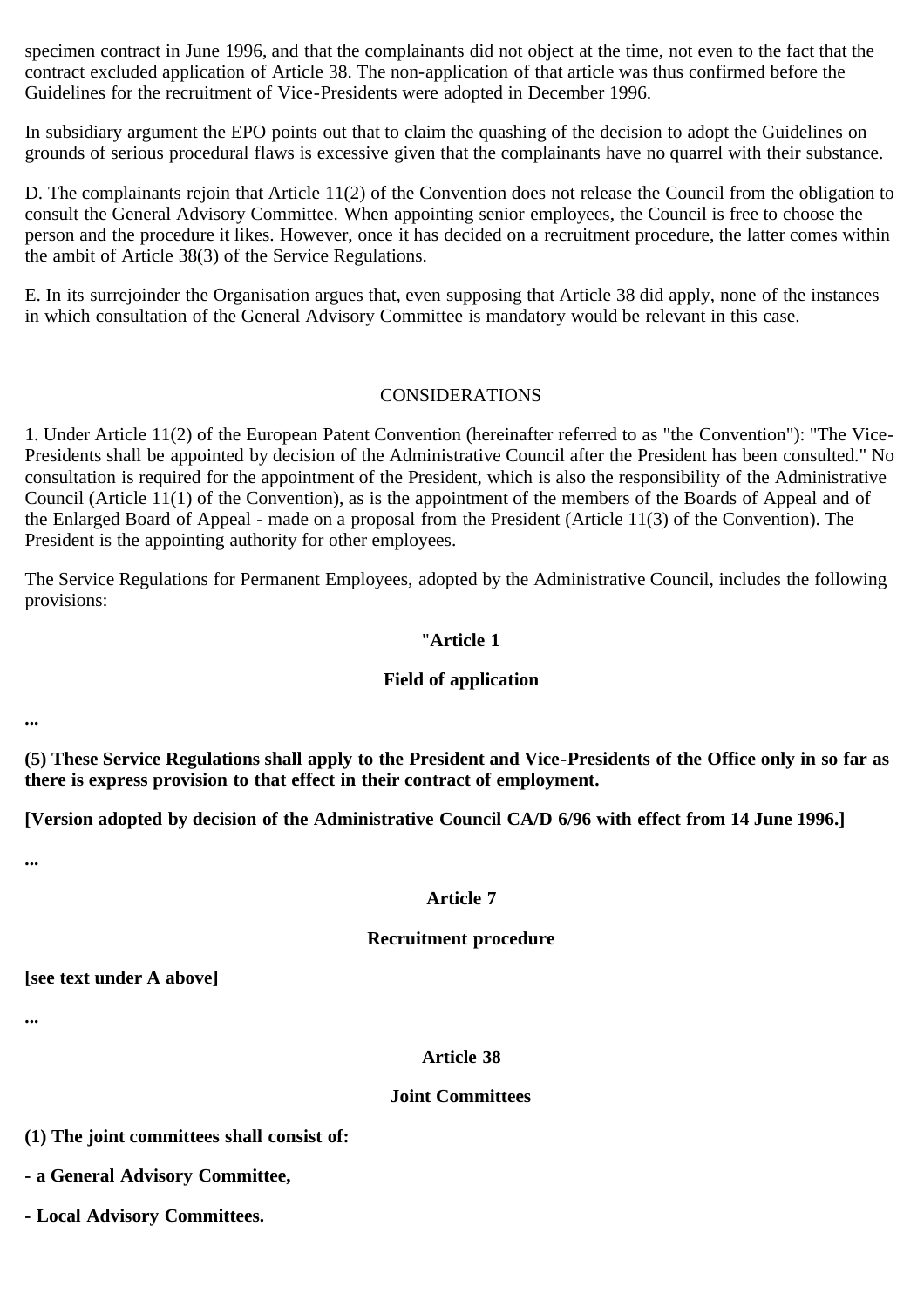# **(2) [composition of joint committees]**

**(3) [see text under A above]"**

**Furthermore, by the terms of Article 33(2)(e) of the Convention the Administrative Council establishes its own Rules of Procedure.**

**At its 65th Session, held from 3 to 5 December 1996, the Administrative Council adopted Guidelines for the recruitment procedure for Vice-Presidents of the Office. It did not consult the General Advisory Committee before doing so.**

**Until then, there had been no written rules governing the procedure to be followed in appointing a Vice-President.**

**2. The complainants, who at the material time were members of the Staff Committee and of the General Advisory Committee, filed an unsuccessful appeal claiming that before the adoption of such a rule, the General Advisory Committee should be consulted on what was a "proposal which concerns ... part of the staff to whom these Service Regulations apply", in accordance with Article 38(3) of the Service Regulations.**

**On the proposal of its Appeals Committee, the Council rejected their internal appeal by a decision which they are now challenging before the Tribunal.**

**3. The complainants contend that the absence of consultation with the General Advisory Committee constitutes a procedural flaw which taints the Council's initial decision. They argue that Vice-Presidents are members of staff and as such are subject in part to the Service Regulations and in any event to Article 7, which governs recruitment and is referred to in the Council's decision to adopt the offending Guidelines. In their view, consultation of the General Advisory Committee in no way impairs the Council's power of decision, and the procedure for adopting the Guidelines therefore fell within the ambit of Article 38(3) of the Service Regulations.**

**The Organisation submits that the complaints are irreceivable and, subsidiarily, devoid of merit. It bases its objection to receivability on the Council's exclusive competence. This, it argues, is established by Article 11 of the Convention, which regulates the consultation procedure exhaustively, providing for consultation only of the President. Since the latter makes no proposals but is merely "consulted", it is inconceivable that an advisory body would be required to submit opinions to him. Being a higher-ranking norm, the Convention would take precedence over any rule to the contrary in the Service Regulations. Besides, Article 7(1) of the Service Regulations also gives the Council sole competence to set rules for the procedure for recruiting senior employees. The Council's exclusive competence for all aspects of the procedure is also established by Article 33(2)(e) of the Convention which empowers it to set its own Rules of Procedure, of which the Guidelines are but an instance. They were not adopted under the Service Regulations, so the case is not within the Tribunal's competence as defined in Article II(5) of its Statute. The EPO further submits that under Article 1(5) of the Service Regulations the latter apply to Vice-Presidents only insofar as there is express provision to that effect in their contract of employment; but the specimen contract for the appointment of Vice-Presidents makes no reference to Articles 33 to 38 of the Service Regulations.**

**On the merits, the Organisation advances similar arguments in support of its plea that the complaints lack substance.**

**4. As members of the Staff Committee and of the General Advisory Committee, the complainants are entitled to challenge a measure on the grounds that prior consultation with the General Advisory Committee did not take place. Given the nature of the impugned decision, they may appeal against it directly (see for instance Judgment 1147,** *in re* **Raths).**

**The objections to receivability on the grounds that Article 38 of the Service Regulations does not apply will be examined with the merits.**

**5. All that the Tribunal need determine is whether Article 38(3) of the Service Regulations, providing for consultation with the General Advisory Committee, applies to the adoption of the Guidelines concerning the appointment of Vice-Presidents. Taken alone, the Guidelines could fall within the cases mentioned in**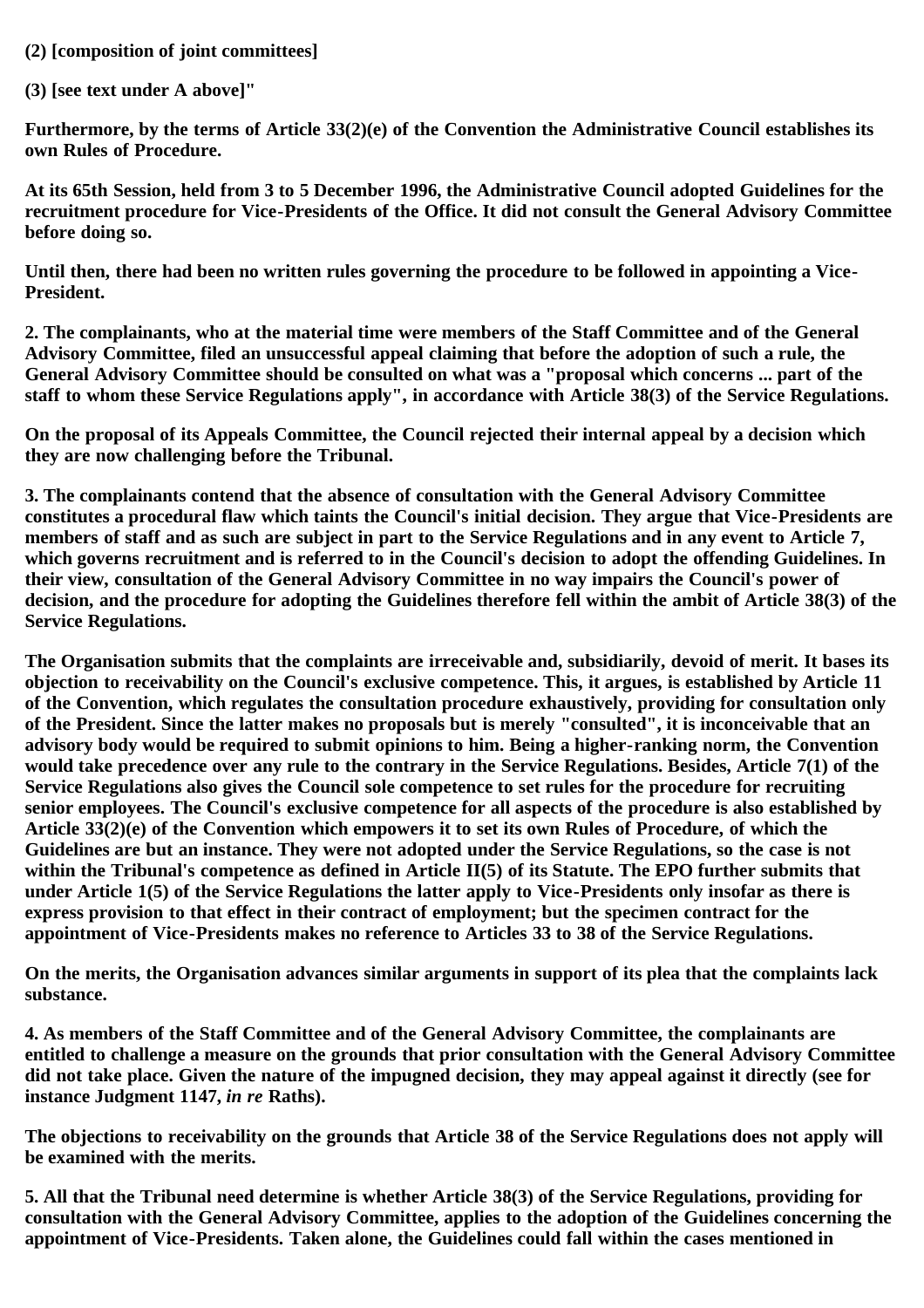**Article 38(3) requiring submission to the General Advisory Committee since they constituted a measure which concerns part of the staff. Moreover, being a relatively important measure, on the basis of Article 38 alone the Guidelines might warrant consultation of the General Advisory Committee (on Article 38 see Judgments 1398,** *in re* **Vollering No. 5; 1488,** *in re* **Schorsack; 1618,** *in re* **Baillet No. 2 and others; and 1978,** *in re* **Bousquet No. 3 and others).**

**But do the Guidelines fall within the scope of Article 38 and are they consistent with the Convention, the more authoritative text?**

**Both parties produce arguments of weight in support of their cases. The argument based on the Administrative Council's competence to appoint (Article 11 of the Convention) is not on its own decisive, since that competence excludes neither prior consultation nor the right to challenge such a decision or a related directive, in accordance with the Service Regulations.**

**More pertinent is the argument concerning the President's role under Article 11 of the Convention with regard to appointments made by the Administrative Council: although the President must "propose" candidates for membership of Boards of Appeal, he is merely "consulted" before the appointment of Vice-Presidents, and he is not required to give an opinion before the appointment of his successor. This distinction was drawn deliberately by the Convention's authors and no doubt relates to the procedure for appointing Vice-Presidents, and not the procedure for adopting guidelines on their appointment. It nonetheless reflects the authors' wish to endow the Administrative Council with a wide measure of latitude particularly in the appointment of the President, but also in the appointment of the Vice-Presidents, owing to the relatively "political" nature of such decisions; consequently, to impose consultation of an internal joint body - the General Advisory Committee - before the adoption of guidelines on such appointments would appear unusual.**

**The scope of the Service Regulations is formally defined in Article 1(5), which states that: "These Service Regulations shall apply to the President and Vice-Presidents ... only in so far as there is express provision to that effect in their contract of employment." But the specimen contract adopted by the Office for the appointment of Vice-Presidents contains no reference to Article 38, a fact that is not in dispute. A literal interpretation of Article 1(5) would mean that Article 38 does not apply to all measures concerning Vice-Presidents, including the adoption of guidelines on their appointment. While it is understandable that a contract of employment should specify which contractual provisions of the Service Regulations apply to it, there is no reason why it should set out rules applying to Vice-Presidents as a category. Be that as it may, Article 1(5) of the Service Regulations creates the presumption that the Regulations do not apply to the President and Vice-Presidents. And that presumption implies that Vice-Presidents come under other rules and are subject to the Service Regulations only exceptionally (where they are in like situations to other staff). In view of the partly "political" nature of the appointment of senior employees, it is understandable that such appointments and any rules governing them should not be subject to an opinion from a joint body.**

**The preamble to decision CA/D 14/96 cites Article 7 of the Service Regulations. Does this mean that Article 7 is to apply to the appointment of Vice-Presidents, thus bringing such appointments within the scope of Article 38? In formal terms this would appear to be the case. However, it is plain from the operative articles of the Guidelines that the Administrative Council chose not to apply the regulations pertaining to the staff as a whole and to establish different ones (because senior employees are appointed by the Council). What it actually applied, therefore, was not the Service Regulations but a procedure specific to Vice-Presidents. So the presumption created by Article 1(5) was not reversed.**

**Since Article 38 of the Service Regulations does not apply, the complainants' main and subsidiary claims must be dismissed.**

**DECISION**

**For the above reasons,**

**The complaints are dismissed.**